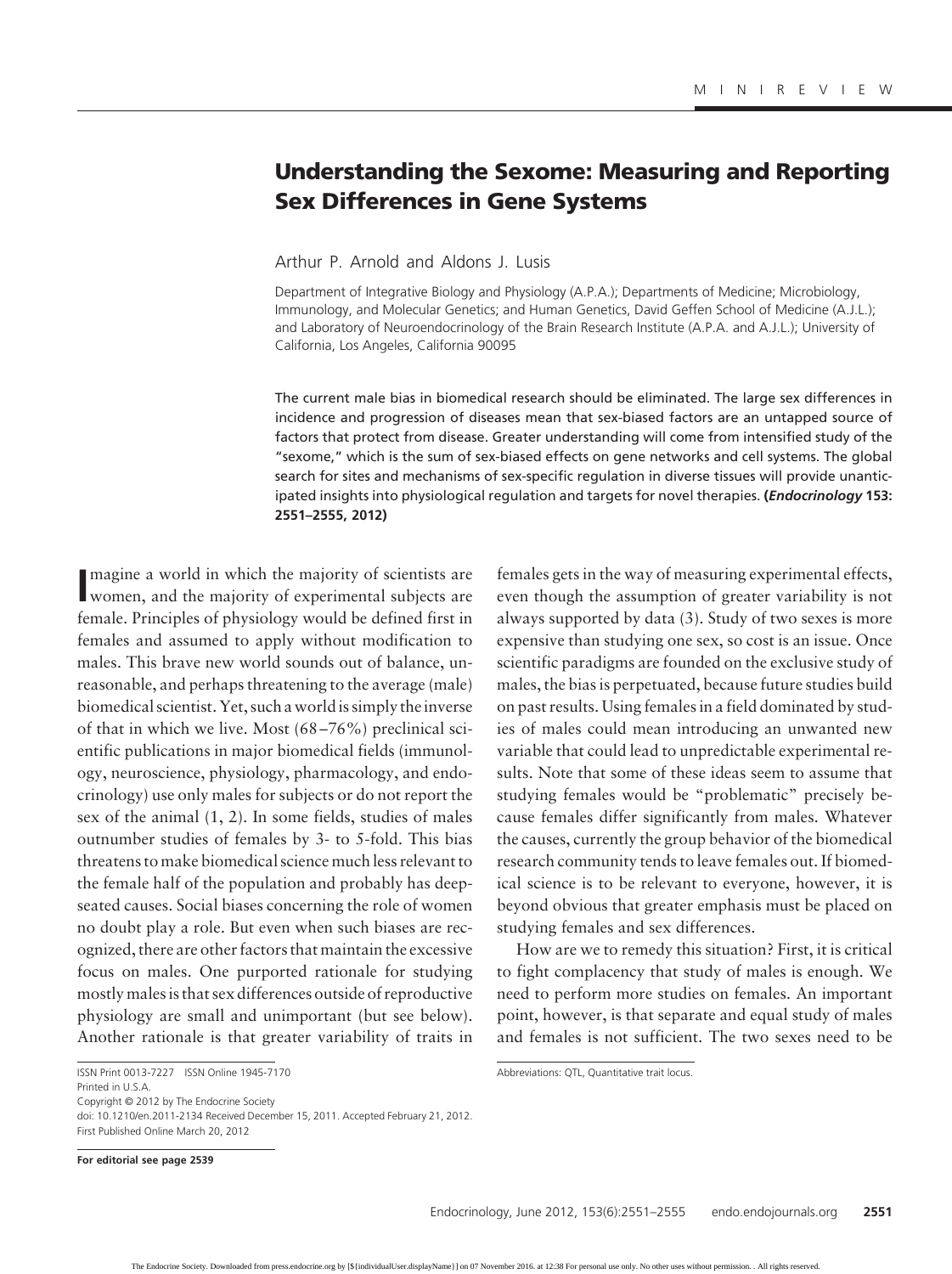compared directly. Understanding the physiology of one sex gives important perspectives on the function of the other sex. The comparison raises novel questions about the factors that cause the difference, which leads to a deeper understanding of the variables controlling physiology and disease. For example, if one sex is protected from disease, what sex-specific factors cause the protection? Can the sex-biased protective forces be targeted to develop novel therapies (4)? In some cases, a sex-specific process can only be understood because of the direct comparison of the sexes. For example, X-inactivation, the epigenetic silencing of one X chromosomes in nearly every adult XX cell, never occurs in XY male cells. The evolution and function of female-specific X-inactivation can only be explained by comparison of the sexes (5, 6).

## **Conceptual Framework for Investigating the Sexome**

The function of cells and tissues can be envisioned as the output of a network of molecular interactions. The nodes in the network are gene products, which increase or decrease the activity of other gene products in a complex meshwork. The connections in the network are multidimensional, linear or nonlinear, and complex. Some nodes are more important than others, because of their larger impact on other nodes. Sex differences in gene networks occur because some nodes are sensitive to sex-biased or sex-specific factors, which act on those nodes to modulate their activity. We define the "sexome" as the sum of all sex-specific and sex-biased modulatory interactions that operate within the networks, creating sex differences in connectivity and activity of nodes (Fig. 1). Ultimately, the sexome produces sex differences in emergent phenotypes, such as blood pressure, adiposity, and aggression, to name just a few (7–9). In this model, explaining the sexome requires 1) identifying the primary and downstream (secondary, tertiary, *etc.*) sex-biased factors that act on the network, 2) determining where in the network the biasing factors act and how the sex bias is transmitted through the net, and 3) determining how the sex-biased network interactions give rise to sex differences or sexual equality in emergent phenotypes.

Solving the first goal of sexomics, to identify sex-biased factors, starts with a consideration of the general theory of sexual differentiation, built over the last 100 yr, which has identified three major classes of sex-biased factors that cause sex differences (10, 11). A modern version of this theory states that the primary sex-biased factors are encoded by the sex chromosomes (X and Y), which are the only factors thought to be inherently unequal at the be-



**FIG. 1.** The sexome. *Green circles* are gene products connected in a network, with *green arrows* indicating interactions between network nodes. The female (F) and male (M) *boxes* show the origins of sexbiasing actions in the network. Female-biasing factors include two X chromosomes, ovarian secretions, *etc.* Male-biasing factors include a single X chromosome, the Y chromosome, testicular secretions, *etc.* The sex-biasing influence of these factors on the network is illustrated by the *pink or blue shading* of gene product nodes. Gene products influenced both by female-biasing and male-biasing factors show *pink and blue shading*. The sex-biasing factors can increase or decrease activity at specific sites in the network, and their effects can propagate through the network to sex-bias various gene modules (data not shown). The sexome is defined as the total of all sex-biasing actions within the network.

ginning, in male *vs.* female zygotes. These factors include Y genes that have effects only in males, and X genes (and perhaps X nongenic regions) that differentially affect male and female cells, because of the number of copies of X genes, their imprint, or the presence of X heterochromatin only in XX female cells (11). The most important sexbiasing primary Y factor is *Sry*, the gene that causes testes to develop in XY males, and which therefore leads eventually to the secretion of testicular hormones. In females, autosomal or X genes initiate the differentiation of the embryonic ovary and lead to the onset of ovarian secretions. The different hormones secreted by the gonads are so important that they comprise two of the three classes of secondary sex-biasing factors in the sexome (organizational and activational). The organizational effects are hormonal actions early in development to cause permanent sexual differentiation of the genitalia, brain, and other organs (10, 12). The activational effects are reversible effects of female and male gonadal hormones that act at different network nodes, to turn on or modulate diverse sex differences in cell function. Thus, the hormonal sex differences downstream of the developmental switches controlled by *Sry* are very potent components of the sexome. In addition to these hormonal effects, a third class of sex-biased proximate factors are sex chromosome effects. This class includes other X and Y primary sex-determining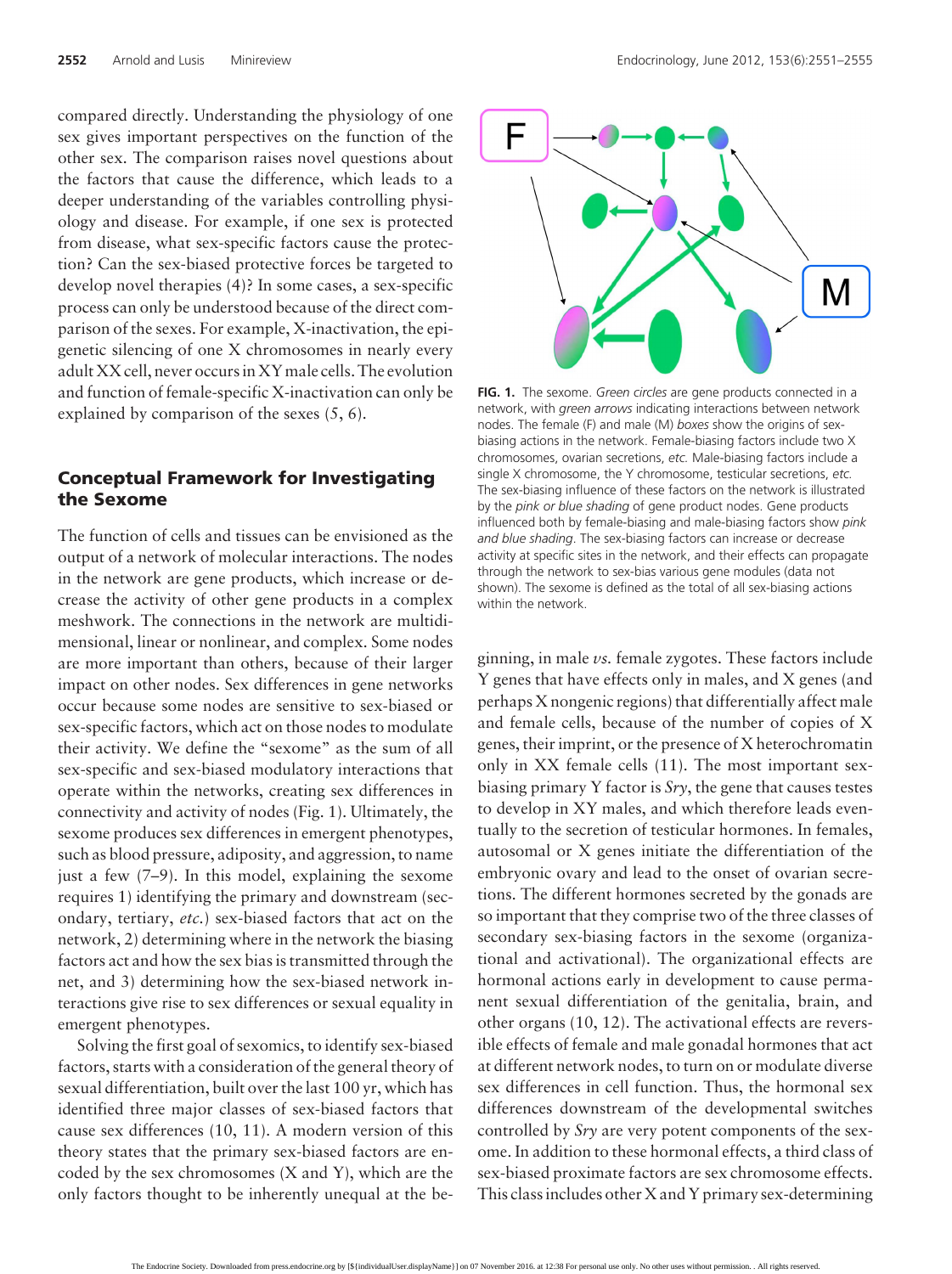gene products that act via nongonadal pathways to exert sex-biasing effects on networks (11).

A newly evolving but game-changing part of the general theory of sexual differentiation is that sex-biasing factors are not always synergistic but are sometimes antagonistic (13). One female-specific process, for example, can counteract another to reduce the female bias and make female cells more similar to male cells than they would otherwise be. The female-biasing effect of a double representation of X genes in XX females is counteracted by the female-specific expression of *Xist*, which causes inactivation of one of the two X chromosomes so that female cells have one active X chromosome, like males. Thus, similarities in function of male and female cells may mask an underlying sex difference in the operation of gene networks (11). Stated differently, male and female cells may get to the same place via different paths. When an external factor, for example a disease or environmental event, impacts the network, it can affect a sex-specific factor that inhibits another, and therefore unmask a sex difference that was previously hidden. Similarly, when we experimentally manipulate the network by removing or enhancing one sexbiased factor, we may unbalance compensatory interactions and reveal underlying sex differences that are not present when all sex-biased factors are operating.

### **How Important Is the Sex of Cells to Cell Function and Disease?**

Large sex differences in tissues directly involved in reproduction have been studied for decades and have provided



FIG. 2. A, Global sex differences in the mouse transcriptome of tissues not directly involved in reproduction. Histograms show male (M):female (F) ratios of expression of all mRNA measured by microarray profiling in mice (*i.e*. genes with 2-fold higher expression in males are  $+1$  and those with 2-fold higher in females are  $-1$ ). Sex differences were found in 72% of liver genes and 68% of adipose. Over 70% of genes showing sex bias have less than 20% greater expression in one sex relative to the other, and sex differences of 2-fold are rare. Xinactivation prevents strong female bias in expression of X genes (*red curve*), and results in sex bias in X genes that roughly matches, tissue for tissue, the global sex bias of autosomal genes (*black curve*) with which they interact in each tissue. Republished from Ref. 43 based on data of Ref. 23. B, Sex differences in the human plasma metabolome; 131 metabolites are graphed by the first two principal components (PC) in a partial least square analysis of levels of metabolites in human plasma; 78% of metabolites showed statistically significant sex differences. Reprinted with permission from Ref. 31.

the main tenets of the general theory of sexual differentiation. Studies of nonreproductive tissues, as noted in the first paragraph, lag behind. Most studies have measured a small number of phenotypes or small regions of the gene network, based on tests of focused hypotheses about sex differences related to specific traits. This is an important start. To date, however, there has been relatively little integration of high-throughput measurements of molecular networks with experimental approaches (manipulation of hormones or sex chromosomes) rationalized by the theory of sexual differentiation. It will be important to perform global studies of sex differences in the transcriptome, proteome, metabolome, epigenome, *etc.* in various tissues to understand the sexome as defined above. To understand the sexome fully, however, it will also be necessary to manipulate important sex-biased factors, such as gonadal hormones, while performing global measurements, to determine where and how the sex-biased factors act globally.

There have been some important first glimpses into the sexome. Numerous investigators have studied sex differences or gonadal hormone effects on the transcriptome using microarrays (*e.g.* Refs. 14 –22). When these studies on sex differences are well powered, they uncover a surprising degree of sexual bias (Fig. 2A) (23). In tissues not normally thought to be very sexual, such as liver, adipose tissue, and muscle, half to three-quarters of genes show consistent sex bias in mice (23). Although the average sex difference in level of expression of genes is modest ( $\sim$ 9%), the inequality of expression of so many transcripts suggests that sex is an important variable. Sex differences are

> also found in parent-of-origin effects on the transcriptome (24, 25). Studies comparing the proteome of females and males confirm important sex differences in numerous tissues  $(26-30)$ . A recent study revealed striking sex differences in human serum metabolite concentrations, with 102 out of 131 metabolites differing significantly between males and females (Fig. 2B) (31). Another study reported large sex differences in aging-related changes in gene expression in specific areas of the human brain, measured globally (32). Although global studies of sex effects on the epigenome have not been reported, there is emerging evidence for sex differences and sex hormone effects on DNA methylation and histone modifications (33). Investigations that identify quantitative trait loci (QTL), re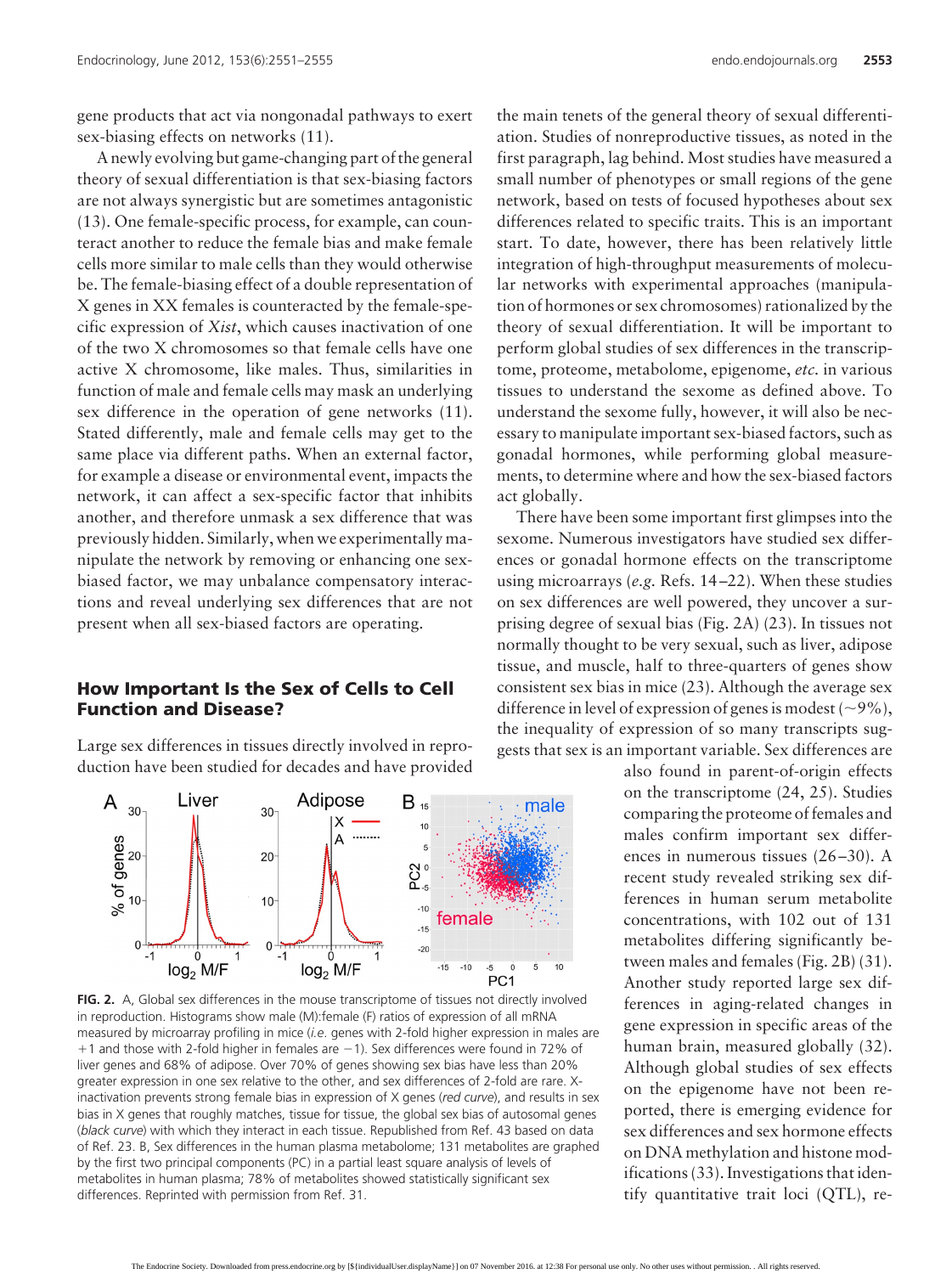gions of the genome that control complex traits, show important sex differences (24, 34 –39). Numerous QTL are only found in one sex, so that isolated study of each sex gives an incomplete perspective on the genetic control of gene networks. In one study, five of five significant QTL for fat mass were sexually dimorphic in their effect, and the relationship between QTL genotype and fat mass was stronger in females (40). The same study found that among liver genes that correlate in their expression with fat mass, 98% showed sex differences in correlation. When modules of genes are recognized within gene networks (in liver, fat, and brain), based on their common patterns of expression across animals, specific modules are found to be different in the two sexes (41). Within the modules are groups of genes showing special sensitivity to gonadal hormones (41). Other studies have integrated transcriptional profiling of time-dependent estrogen effects on breast cancer cell lines with global analysis of estrogen receptor and transcription factor binding sites and estrogen response elements, to construct a model of estradiol regulation of a limited group of transcription factors that mediate downstream effects on diverse molecular pathways (42). Thus, excellent bioinformatic methods are currently available for further extensive dissection of the sexome under normal and disease conditions.

#### **Conclusions**

The general theory of sexual differentiation has yet to intersect significantly with the exploding field of systems biology, which uses large orthogonal datasets to measure the aggregate behavior of systems within cells and individuals, viewed from multiple perspectives. These methods allow new opportunities to assess the overall importance of sex on cell and tissue functions, to measure the sexome in health and disease, and to define where in gene networks sex makes a difference. Many diseases affect females and males differently, and the comparison of the sexes therefore offers the chance to find protective agents acting within gene networks that could help protect from disease (4). Understanding the sexome requires both deconstructing of the influences of individual sex-biasing factors, such as hormones and the downstream factors that they affect, as well as integrating the synergistic and compensatory impact of those factors within cell networks and systems. The time to investigate the sexome is now, not after the biology of males is perfectly understood.

Address all correspondence and requests for reprints to: Arthur P. Arnold, Department of Integrative Biology and Physiology, University of California, Los Angeles, 621 Charles Young Drive South, Los Angeles, California 90095-7239. E-mail: arnold@ucla.edu.

This work was supported by National Institutes of Health grants NS043196, DK083561, T32HD007228, HL30568, and HL28481.

Disclosure Summary: The authors have nothing to disclose.

#### **References**

- 1. **Beery AK, Zucker I** 2011 Sex bias in neuroscience and biomedical research. Neurosci Biobehav Rev 35:565–572
- 2. **Taylor KE, Vallejo-Giraldo C, Schaible NS, Zakeri R, Miller VM** 2011 Reporting of sex as a variable in cardiovascular studies using cultured cells. Biol Sex Differ 2:11
- 3. **Mogil JS, Chanda ML** 2005 The case for the inclusion of female subjects in basic science studies of pain. Pain 117:1–5
- 4. **Arnold AP** 2010 Promoting the understanding of sex differences to enhance equity and excellence in biomedical science. Biol Sex Differ 1:1
- 5. **Deng X, Hiatt JB, Nguyen DK, Ercan S, Sturgill D, Hillier LW, Schlesinger F, Davis CA, Reinke VJ, Gingeras TR, Shendure J, Waterston RH, Oliver B, Lieb JD, Disteche CM** 2011 Evidence for compensatory upregulation of expressed X-linked genes in mammals, Caenorhabditis elegans and Drosophila melanogaster. Nat Genet 43:1179 –1185
- 6. **Charlesworth B** 1996 The evolution of chromosomal sex determination and dosage compensation. Curr Biol 6:149 –162
- 7. **Ober C, Loisel DA, Gilad Y** 2008 Sex-specific genetic architecture of human disease. Nat Rev Genet 9:911–922
- 8. **Voskuhl R** 2011 Sex differences in autoimmune diseases. Biol Sex Differ 2:1
- 9. **Karasik D, Ferrari SL** 2008 Contribution of gender-specific genetic factors to osteoporosis risk. Ann Hum Genet 72:696 –714
- 10. **Arnold AP** 2009 The organizational-activational hypothesis as the foundation for a unified theory of sexual differentiation of all mammalian tissues. Horm Behav 55:570 –578
- 11. **Arnold AP** 2012 The end of gonad-centric sex determination in mammals. Trends Genet 28:55-61
- 12. **Phoenix CH, Goy RW, Gerall AA, Young WC** 1959 Organizing action of prenatally administered testosterone propionate on the tissues mediating mating behavior in the female guinea pig. Endocrinology 65:369 –382
- 13. **De Vries GJ** 2004 Minireview: sex differences in adult and developing brains: compensation, compensation, compensation. Endocrinology 145:1063–1068
- 14. **Dewing P, Shi T, Horvath S, Vilain E** 2003 Sexually dimorphic gene expression in mouse brain precedes gonadal differentiation. Brain Res Mol Brain Res 118:82–90
- 15. **Rinn JL, Rozowsky JS, Laurenzi IJ, Petersen PH, Zou K, Zhong W, Gerstein M, Snyder M** 2004 Major molecular differences between mammalian sexes are involved in drug metabolism and renal function. Dev Cell 6:791– 800
- 16. **Vawter MP, Evans S, Choudary P, Tomita H, Meador-Woodruff J, MolnarM, Li J, Lopez JF,Myers R, Cox D,Watson SJ, Akil H, Jones EG, Bunney WE** 2004 Gender-specific gene expression in post-mortem human brain: localization to sex chromosomes. Neuropsychopharmacology 29:373–384
- 17. **Reinius B, Saetre P, Leonard JA, Blekhman R, Merino-Martinez R, Gilad Y, Jazin E** 2008 An evolutionarily conserved sexual signature in the primate brain. PLoS Genet 4:e1000100
- 18. **Isensee J,Witt H, Pregla R, Hetzer R, Regitz-Zagrosek V, Noppinger PR**2008 Sexually dimorphic gene expression in the heart of mice and men. J Mol Med 86:61–74
- 19. **Sárvári M, Kalló I, Hrabovszky E, Solymosi N, Tóth K, Likó I,**